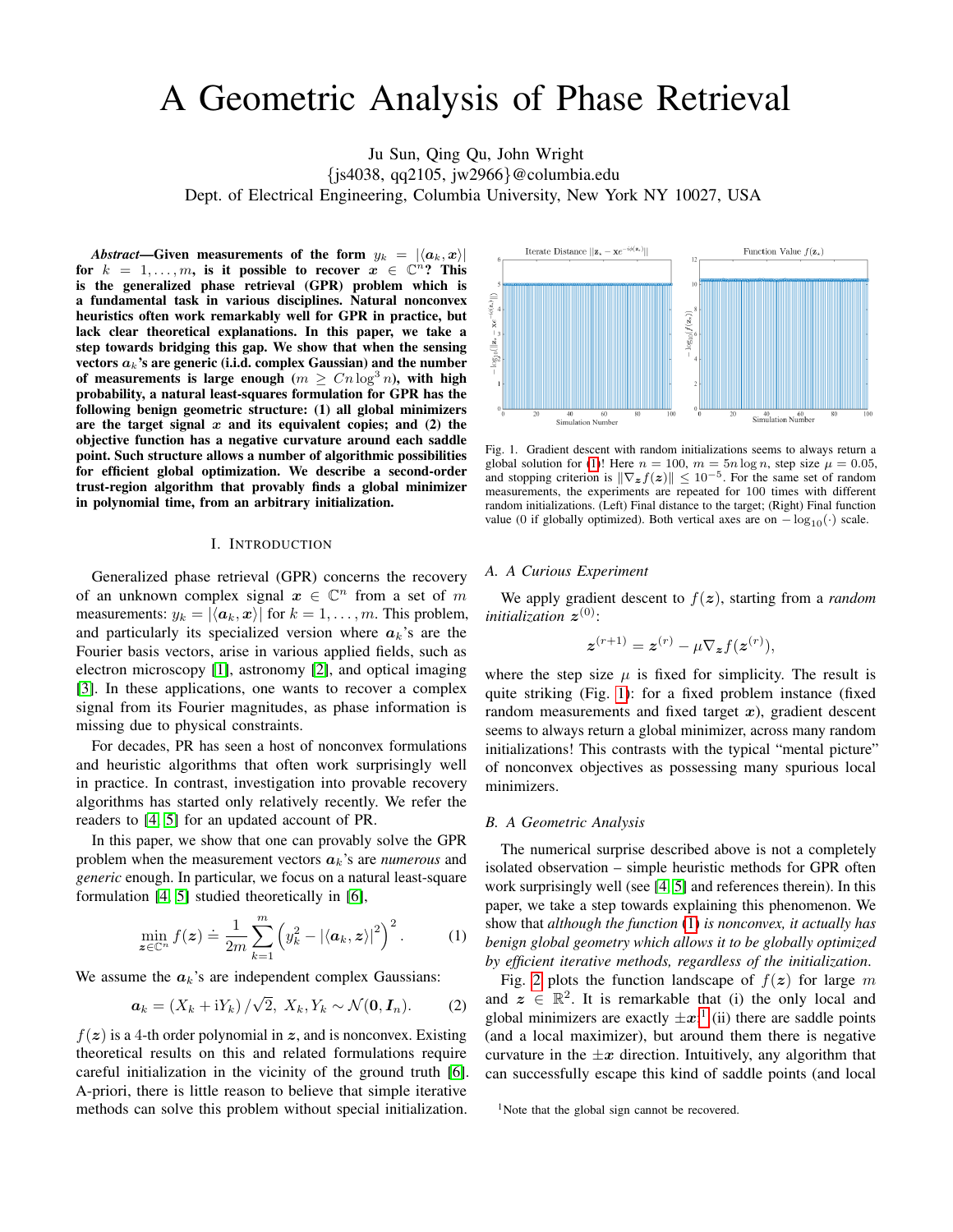

<span id="page-1-0"></span>Fig. 2. Function landscape of [\(1\)](#page-0-0) for  $x = [1, 0]$  and  $m \to \infty$ . The only local and global minimizers are  $\pm x$ . There are two saddle points near  $\pm [0;1/\sqrt{2}]$ , around each there is a negative curvature direction along  $\pm x$ . (Left) The function graph; (Right) The same function visualized as a color image.

maximizers) can in fact find a global minimizer, i.e., recover the target signal.

We prove an analogous geometric structure exists, with high probability  $(w.h.p.)^2$  $(w.h.p.)^2$ , for high-dimensional, complex signals, when  $m$  is reasonably large (Theorem [II.2\)](#page-2-0). Specifically, we show that when  $m \geq Cn \log^3 n$ , w.h.p., (i) the only local/global minimizers to [\(1\)](#page-0-0) are the target  $xe^{i\phi}$  for all  $\phi \in [0, 2\pi)$ ; <sup>[3](#page-1-2)</sup> (ii) at any point in  $\mathbb{C}^n$ , either the gradient is large, or the curvature is negative in a certain direction (i.e., the Hessian has at least one negative eigenvalue), or it is near a minimizer such that the function is locally strongly convex in nontrivial directions (that  $f(z) = f(z e^{i\phi})$  for all  $\phi \in [0, 2\pi)$  induces a flat direction).

Because of this global geometry, a wide range of efficient iterative methods can obtain the global optimum, regardless of initialization. Examples include the noisy gradient and stochastic gradient methods [\[7\]](#page-4-6) (see also [\[8\]](#page-4-7)), curvilinear search [\[9\]](#page-4-8) and trust region methods [\[10,](#page-4-9) [11\]](#page-4-10). The key property that the methods must possess is the ability to escape saddle points at which the Hessian has a strictly negative eigenvalue.

We corroborate this claim by developing a second-order trust-region method for this problem, and prove that (Theorem [III.1\)](#page-3-0) (i) from any initialization, it efficiently obtains a close approximation of the target vector  $x$  (up to a global phase) and (ii) it exhibits quadratic convergence in the vicinity of the global minimizer.

#### *C. Prior Arts and Connections*

Although heuristic methods for GPR have been used effectively in practice [\[4,](#page-4-3) [5,](#page-4-4) [12,](#page-4-11) [13\]](#page-4-12), only recently have researchers begun to develop methods with provable performance guarantees. The first results of this nature were obtained using semidefinite programming relaxations [\[14](#page-4-13)[–19\]](#page-4-14). While this represented a substantial advance in theory, the computational complexity limits the practicality of this approach.<sup>[4](#page-1-3)</sup>

Recently, several provable *nonconvex* methods have been proposed for phase retrieval. [\[23\]](#page-4-15) augmented the seminal error-reduction method [\[12\]](#page-4-11) with spectral initialization and

<span id="page-1-3"></span><span id="page-1-2"></span><sup>3</sup>Note that global phase cannot be recovered.

resampling, and thereby provided the first provable nonconvex method for GPR. [\[6\]](#page-4-5) studied the nonconvex formulation [\(1\)](#page-0-0) under the same hypotheses as this paper, and showed that a spectral initialization plus local gradient descent recovers the true signal with near-optimal sample complexity. [\[24\]](#page-4-18) worked with a different nonconvex formulation, and refined the spectral initialization and the local gradient descent with a step-adaptive truncation. With the modifications, they reduced the sample requirement to the optimal order.<sup>[5](#page-1-4)</sup> All three analyses are local in nature, and depend on the spectral initializer being sufficiently close to the target signal.

In contrast, we explicitly characterize the global function landscape of [\(1\)](#page-0-0). The geometric structure actually allows several algorithmic choices that need *no special initialization*. In fact, the spectral initialization used in [\[6\]](#page-4-5) lands the iterate sequence in the restricted strongly convex regions in our results (Theorem [II.2\)](#page-2-0). The analysis of [\[6\]](#page-4-5) is based on a property that ensures the gradient descent method is locally contractive near the target set, which is closely linked to local convexity. [\[25\]](#page-4-19) and [\[26\]](#page-4-20) explicitly established local strong convexity near the target set for GPR in  $\mathbb{R}^n$ .

The approach taken here is similar in spirit to our recent geometric analysis of a nonconvex formulation for complete dictionary learning [\[27\]](#page-4-21). For that problem, we also identified a similar geometric structure that allows efficient global optimization. [\[11\]](#page-4-10) provides a high-level overview of this common structure (see also [\[7,](#page-4-6) [28\]](#page-4-22). )

## *D. Definitions and Notations*

We use  $\|\cdot\|$  to denote the  $\ell^2$ -norm for vectors, and the operator norm for matrices. We use  $x \in \mathbb{C}^n$  to denote the target vector. Since we only hope to recover it up to a global phase shift, let us denote the *target set* as  $\mathcal{X} \doteq \{ \boldsymbol{x}e^{i\theta} : \theta \in [0, 2\pi) \}.$ 

For each complex vector  $z \in \mathbb{C}^n$ , let  $\Re(z)$  and  $\Im(z)$  be the real and imaginary parts of  $z$ , respectively. Define

<span id="page-1-5"></span>
$$
\phi(\boldsymbol{z}) \doteq \arg \min_{\theta \in [0, 2\pi)} \|\boldsymbol{z} - \boldsymbol{x} e^{\mathrm{i}\theta}\|,
$$
 (3)

$$
\boldsymbol{h}(\boldsymbol{z}) \doteq \boldsymbol{z} - \boldsymbol{x} e^{i\phi(\boldsymbol{z})}, \ \text{dist}(\boldsymbol{z}, \mathcal{X}) \doteq \|\boldsymbol{h}(\boldsymbol{z})\| \,.
$$
 (4)

The function  $f(z): \mathbb{C}^n \mapsto \mathbb{R}$  is not complex-differentiable. We adopt the Wirtinger derivatives [\[29\]](#page-4-23), which can conveniently be considered as partial derivatives:

$$
\nabla f = \left[\frac{\partial f}{\partial z}, \frac{\partial f}{\partial \overline{z}}\right]^*, \nabla^2 f = \begin{bmatrix} \frac{\partial}{\partial z} \left(\frac{\partial f}{\partial z}\right)^* & \frac{\partial}{\partial \overline{z}} \left(\frac{\partial f}{\partial z}\right)^*\\ \frac{\partial}{\partial z} \left(\frac{\partial f}{\partial \overline{z}}\right)^* & \frac{\partial}{\partial \overline{z}} \left(\frac{\partial f}{\partial \overline{z}}\right)^* \end{bmatrix},
$$

where we have that *formally*

$$
\frac{\partial f}{\partial z} = \frac{\partial f(z,\overline{z})}{\partial z} \mid_{\overline{z} = \text{constant}}, \frac{\partial f}{\partial \overline{z}} = \frac{\partial f(z,\overline{z})}{\partial \overline{z}} \mid_{z = \text{constant}}.
$$

Let  $\nabla_z f$  and  $\nabla_{\overline{z}} f$  denote the first and second part of  $\nabla f$ , respectively. The Wirtinger calculus is simple in expression

<span id="page-1-1"></span><sup>&</sup>lt;sup>2</sup>The probability is with respect to drawing of  $a_k$ 's.

<sup>4</sup>Another line of research [\[20](#page-4-16)[–22\]](#page-4-17) seeks to co-design the measurements and recovery algorithms based on frame- or graph-theoretic tools.

<span id="page-1-4"></span><sup>&</sup>lt;sup>5</sup>In addition, [\[24\]](#page-4-18) shows that the measurements can be non-adaptive, in the sense that a single, randomly chosen collection of vectors  $a_i$  can simultaneously recover every  $x \in \mathbb{C}^n$ . Results in [\[6,](#page-4-5) [23\]](#page-4-15) and this paper pertain only to adaptive measurements that recover any fixed signal  $x$  with high probability.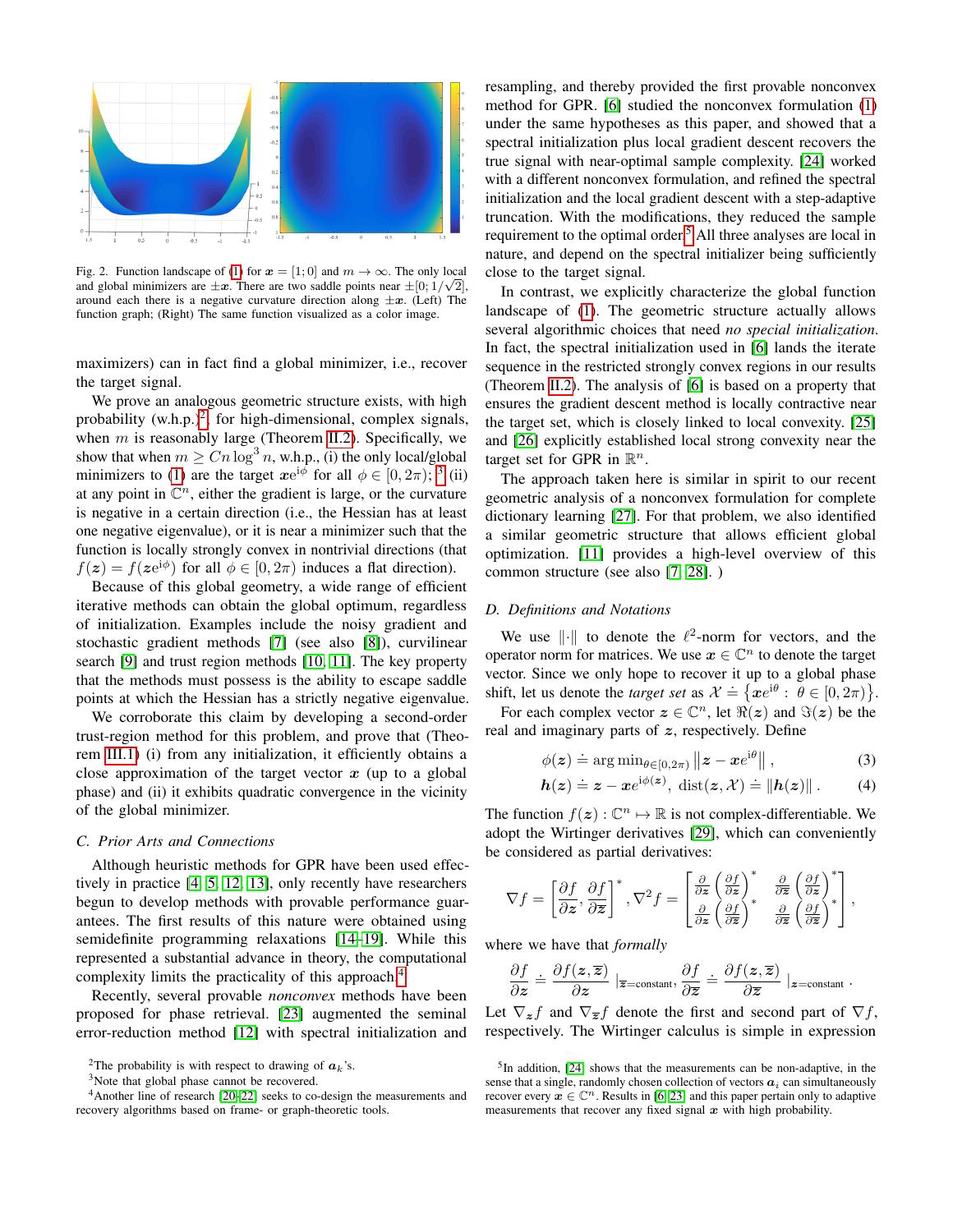and analogous to those we obtain in the real case, we refer the readers to [\[29\]](#page-4-23) for more details.

All technical proofs are deferred to the full version [\[30\]](#page-4-24).

#### <span id="page-2-3"></span>II. A GLIMPSE INTO HIGH DIMENSIONAL GEOMETRY

We have seen the low-dimensional plot of the function graph above. In this section, we present the quantitative results for high-dimensional, complex signals. We work out the "expected" version of the function landscape first, i.e., let  $m \to \infty$ .

**Theorem II.1** (Characterization of  $E[f(z)]$ ). When  $x \neq$ **0**, for the asymptotic function  $\mathbb{E}_{a} [f(z)]$ , the only crit*ical points are* 0*,* X *(the target set) and* C √  $\stackrel{.}{=}$  $\{z \in \mathbb{C}^n : x^*z = 0, \|z\| = \|x\|/\sqrt{2}\}$ , which are the local *maximizer, the set of global optimizers, and the set of saddle points, respectively. Moreover, the saddle points and local* maximizer have a negative curvature in the  $xe^{i\phi(z)}$  direction.

Basically, this says the geometric structure we observed about  $f(z)$  for low-dimensional case qualitatively holds for high-dimensional signals also. Interestedly, we can show that the qualitative aspects of the geometric structure remain for high-dimensional, complex signals, even when the number of samples is *large yet finite*.



<span id="page-2-1"></span>Fig. 3. Schematic illustration of partitioning regions for Theorem [II.2.](#page-2-0) This plot corresponds to Fig. [2,](#page-1-0) i.e., the target signal is  $\mathbf{x} = [1; 0]$  and measurements are real Gaussians, such that the function is defined in  $\mathbb{R}^2$ .

<span id="page-2-0"></span>**Theorem II.2** (Characterization of  $f(z)$ ). *There exist positive absolute constants*  $c, C, C_1, C_2, C_3$  *and*  $C_4$ *, such that when*  $m \geq C n \log^3 n$ , it holds with probability at least  $1 - cm^{-1}$ *that the function* f(z) *defined in* [\(1\)](#page-0-0) *has no spurious local minimizers and the only local/global minimizers are exactly the target set X. Quantatitively, for regions*  $\mathcal{R}_1$ *,*  $\mathcal{R}_2^{\boldsymbol{z}}$ *,*  $\mathcal{R}_2^{\boldsymbol{h}}$ *, and*  $\mathcal{R}_3$  *that together cover*  $\mathbb{C}^n$ *,* 

$$
\left[\frac{xe^{i\phi(z)}}{xe^{i\phi(z)}}\right]^* \nabla^2 f(z) \left[\frac{xe^{i\phi(z)}}{xe^{i\phi(z)}}\right] \leq -C_1 ||x||^4, \quad \forall z \in \mathcal{R}_1,
$$

$$
\frac{z^*\nabla_{\boldsymbol{z}}f(\boldsymbol{z})}{\|\boldsymbol{z}\|} \,\geq\, C_2\left\|\boldsymbol{x}\right\|^2\|\boldsymbol{z}\| \,,\qquad \qquad \forall \boldsymbol{z}\in\mathcal{R}_2^{\boldsymbol{z}},
$$

$$
\frac{\Re(h(z)^*\nabla_z f(z))}{\|h(z)\|} \geq C_3 \|x\|^2 \|z\|, \qquad \forall z \in \mathcal{R}_2^h,
$$

$$
\left[\frac{g(z)}{g(z)}\right]^* \nabla^2 f(z) \left[\frac{g(z)}{g(z)}\right] \geq C_4 \left\|x\right\|^2, \qquad \forall z \in \mathcal{R}_3,
$$

*where*  $h(z)$  *is defined in* [\(4\)](#page-1-5)*, and* 

$$
g(z) \doteq \begin{cases} h(z)/\left\|h(z)\right\| & \text{if } \operatorname{dist}(z, \mathcal{X}) \neq 0, \\ w \in \mathbb{S}^{n-1}, \Im(w^*z) = 0 & \text{if } z \in \mathcal{X}. \end{cases}
$$

*Here*

$$
\mathcal{R}_1 \doteq \left\{ \boldsymbol{z} : 8 \left| \boldsymbol{x}^* \boldsymbol{z} \right|^2 + \frac{401}{100} \left\| \boldsymbol{x} \right\|^2 \left\| \boldsymbol{z} \right\|^2 \le \frac{398}{100} \left\| \boldsymbol{x} \right\|^4 \right\},
$$
\n
$$
\mathcal{R}_2^{\boldsymbol{z}} \doteq \left\{ \boldsymbol{z} : \Re \left( \left\langle \boldsymbol{z}, \nabla_{\boldsymbol{z}} \mathbb{E} \left[ f \right] \right\rangle \right) \ge \frac{1}{100} \left\| \boldsymbol{z} \right\|^4 + \frac{1}{500} \left\| \boldsymbol{x} \right\|^2 \left\| \boldsymbol{z} \right\|^2 \right\},
$$
\n
$$
\mathcal{R}_2^{\boldsymbol{h}} \doteq \left\{ \boldsymbol{z} : \frac{11}{20} \left\| \boldsymbol{x} \right\| \le \left\| \boldsymbol{z} \right\| \le \left\| \boldsymbol{x} \right\|, \text{dist}(\boldsymbol{z}, \mathcal{X}) \ge \frac{\left\| \boldsymbol{x} \right\|}{3},
$$
\n
$$
\Re \left( \left\langle \boldsymbol{h}(\boldsymbol{z}), \nabla_{\boldsymbol{z}} \mathbb{E} \left[ f \right] \right\rangle \right) \ge \frac{1}{250} \left\| \boldsymbol{x} \right\|^2 \left\| \boldsymbol{z} \right\| \left\| \boldsymbol{h}(\boldsymbol{z}) \right\| \right\},
$$
\n
$$
\mathcal{R}_3 \doteq \left\{ \boldsymbol{z} : \text{dist}(\boldsymbol{z}, \mathcal{X}) \le \left\| \boldsymbol{x} \right\| / \sqrt{7} \right\}.
$$

Fig. [3](#page-2-1) gives an idea on how the different regions cover the whole space.

Since [\(1\)](#page-0-0) and associated derivatives take the form of summation of  $m$  independent random variables, the proof involves concentration and covering arguments [\[31\]](#page-4-25). The main challenge is that the function [\(1\)](#page-0-0) is 4-th-order polynomial, and so the quantities of interest are heavy-tailed random variables. With only  $O(n \log^3 n)$  samples, the gradients and Hessians of  $f$  do not concentrate uniformly about their expectations. Fortunately, this heavy-tailed behavior does not prevent the objective function from being globally well-structured for optimization. By carefully partitioning the "large gradient region" into two regions, we can show that the gradient is uniformly large using quantities that depend only on the *lower tails* of sums of fourth powers of independent (real) Gaussian random variables. These quantities *do* concentrate uniformly, because the fourth power of a Gaussian is nonnegative.

Theorem [II.2](#page-2-0) implies that the Wirtinger Hessian is indefinite in region  $\mathcal{R}_1$ , and the Wirtinger gradient is lower bounded in regions  $\mathcal{R}_2^{\mathbf{z}}$  and  $\mathcal{R}_2^{\mathbf{h}}$ , so that the function value can always be decreased by following either  $xe^{i\phi(z)}$  or the negative gradient directions  $-\nabla f$ . In region  $\mathcal{R}_3$  which is around the global minimizers, although the function is flat on the complex circle  $\{ze^{i\theta} : \theta \in [0, 2\pi)\}\$ , it is strongly convex in any orthogonal direction  $h(z)$  to the circle.

In sum, our objective  $f(z)$  has the benign geometry that each  $z \in \mathbb{C}^n$  has either large gradient or directional negative curvature, or lies in the vicinity of a local minimizer around which the function is locally restrictedly strongly convex. Functions with this property lies in the ridable-saddle function class [\[7,](#page-4-6) [11\]](#page-4-10). The particular geometric structure allows several optimization methods that can escape the saddle points to efficiently find a local minimizer<sup>[6](#page-2-2)</sup>.

<span id="page-2-2"></span><sup>&</sup>lt;sup>6</sup>The definition of ridable-saddle class does not require all local minimizers to be global; here our objective has this additional good property that effectively allows us to do global optimization.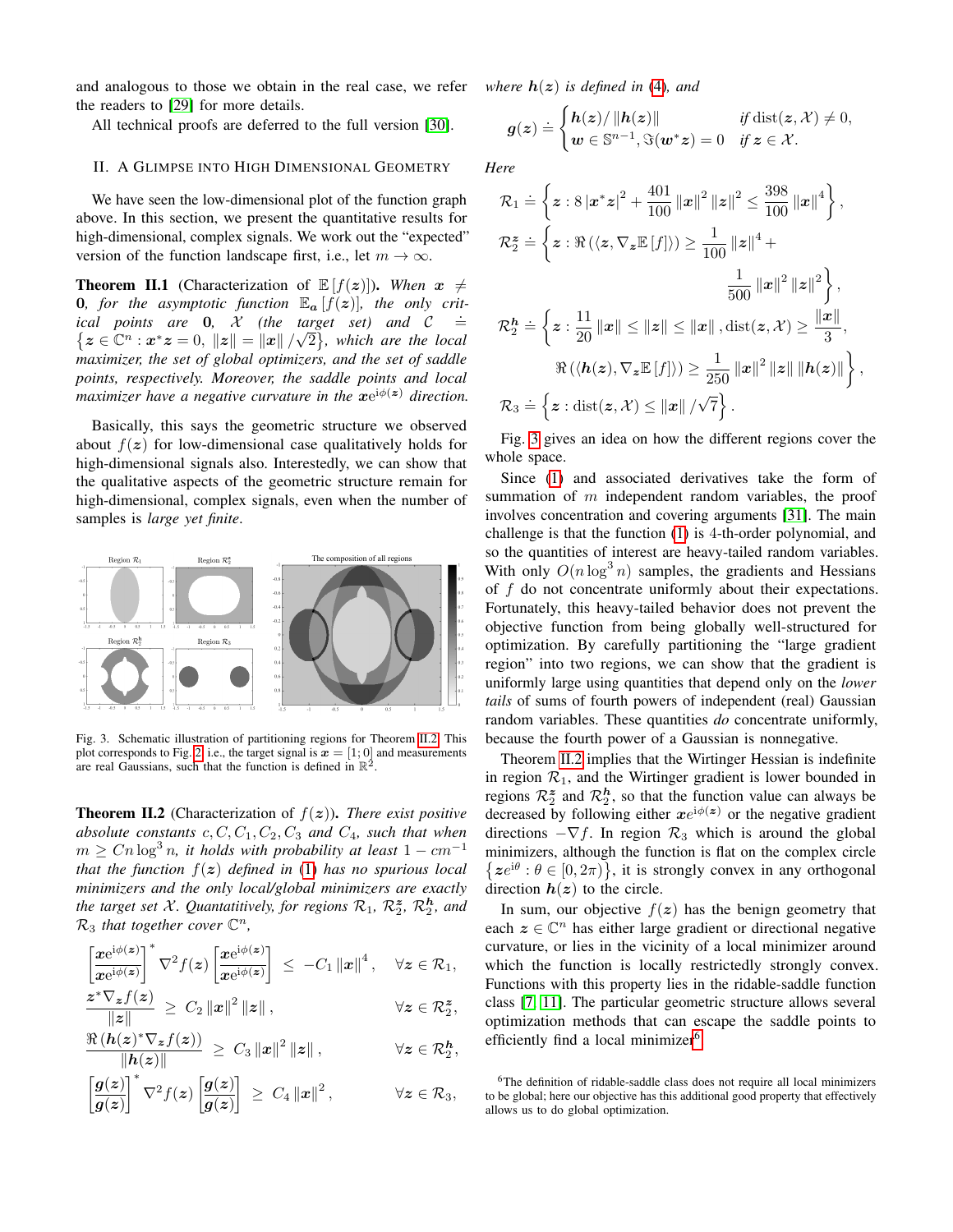## III. MODIFIED TRUST-REGION ALGORITHM

To demonstrate that the geometric structure we proved above is favorable for global optimization, we describe a second-order trust-region method (TRM) [\[10\]](#page-4-9) that escapes saddle points, and provably finds one global minimizer of [\(1\)](#page-0-0) in polynomial time, from an arbitrary initialization.

In each step, the method forms a quadratic approximation to the function  $f(z)$  at the current iterate  $z^{(r)}$  as

$$
\widehat{f}(\boldsymbol{\delta};\boldsymbol{z}^{(r)}) = f(\boldsymbol{z}^{(r)}) + \left[\frac{\boldsymbol{\delta}}{\boldsymbol{\delta}}\right]^* \nabla f(\boldsymbol{z}^{(r)}) \n+ \frac{1}{2} \left[\frac{\boldsymbol{\delta}}{\boldsymbol{\delta}}\right]^* \nabla^2 f(\boldsymbol{z}^{(r)}) \left[\frac{\boldsymbol{\delta}}{\boldsymbol{\delta}}\right].
$$

When  $z^{(r)}$  is a saddle point, the approximation reduces to

$$
\widehat{f}(\boldsymbol{\delta};\boldsymbol{z}^{(r)}) = f(\boldsymbol{z}^{(r)}) + \frac{1}{2} \left[\frac{\boldsymbol{\delta}}{\boldsymbol{\delta}}\right]^* \nabla^2 f(\boldsymbol{z}^{(r)}) \left[\frac{\boldsymbol{\delta}}{\boldsymbol{\delta}}\right].
$$

It is obvious that if  $\nabla^2 f(z^{(r)})$  has a negative eigenvalue, which we proved above, the associated eigenvector is a local descent direction. This is the rationale for choosing secondorder method.

Typical trust-region method goes by minimizing the approximation within a small ball, i.e., the trust region. Here we consider a modified version:

$$
\min_{\boldsymbol{\delta}\in\mathbb{C}^n} \widehat{f}(\boldsymbol{\delta},\boldsymbol{z}^{(r)}), \text{ s.t. } \Im(\boldsymbol{\delta}^*\boldsymbol{z}^{(r)})=0, \|\boldsymbol{\delta}\|\leq \Delta,
$$

where  $\Delta$  controls the trust region radius. Since the function is flat on the complex circle  $C = \{z^{(r)}e^{i\theta} : \theta \in [0, 2\pi)\}\$ , along  $iz<sup>(r)</sup>$  which is tangent to the C, the reduction in function value is limited. The additional linear constraint forces the movement  $\delta$  to be geometrically orthogonal to the trivial direction iz. This simple modification helps the algorithm to converge faster in practice, and guarantees quadratic convergence near the optima in theory.

To tackle the modified trust-region subproblem, note that the linear constraint defines a subspace  $S(z^{(r)}) \doteq$  $\{w \in \mathbb{C}^n : \Im(w^*z^{(r)}) = 0\}$  of dimension  $2n - 1$  over  $\mathbb{R}^{2n}$ . Take any matrix  $U(z^{(r)}) \in \mathbb{C}^{n \times (2n-1)}$  whose columns form an orthonormal basis<sup>[7](#page-3-1)</sup> for the subspace  $\mathcal{S}(z^{(r)})$ . Take  $U^{(r)}$  for short of  $U(z^{(r)})$  and let  $\delta = U^{(r)}\xi$  with  $\xi \in \mathbb{R}^{2n-1}$ , then the subproblem can be reduced to the classical trust-region subproblem

$$
\min_{\boldsymbol{\xi} \in \mathbb{R}^{2n-1}} \widehat{f}(\boldsymbol{\xi}; \boldsymbol{z}^{(r)}), \quad \text{s.t. } \|\boldsymbol{\xi}\| \leq \Delta,\tag{5}
$$

where

$$
\widehat{f}(\boldsymbol{\xi};\boldsymbol{z}^{(r)})=f(\boldsymbol{z}^{(r)})+\boldsymbol{\xi}^{\top}\boldsymbol{g}(\boldsymbol{z}^{(r)})+\frac{1}{2}\boldsymbol{\xi}^{\top}\boldsymbol{H}(\boldsymbol{z}^{(r)})\boldsymbol{\xi},
$$

with

$$
\boldsymbol{g} = \left[\frac{\boldsymbol{U}^{(r)}}{\boldsymbol{U}^{(r)}}\right]^* \nabla f, \ \boldsymbol{H} = \left[\frac{\boldsymbol{U}^{(r)}}{\boldsymbol{U}^{(r)}}\right]^* \nabla^2 f \left[\frac{\boldsymbol{U}^{(r)}}{\boldsymbol{U}^{(r)}}\right].
$$

<span id="page-3-1"></span><sup>7</sup>Here a matrix  $\boldsymbol{U}$  is orthonormal means  $\Re\left(\boldsymbol{U}_i^*\boldsymbol{U}_j\right)=\delta_{ij}$  for any columns  $U_i$  and  $U_j$  of U, where  $\delta_{ij}$  denotes the Kronecker delta function.

The trust-region subproblem [\(5\)](#page-3-2) can be efficiently solved by rooting finding [\[32\]](#page-4-26) or SDP relaxation [\[33\]](#page-4-27). Once the solution  $\xi_{\star}$  to the subproblem [\(5\)](#page-3-2) is obtained, the iterate is updated by  $z^{(r+1)} \leftarrow z^{(r)} + \delta_{\star}$  with  $\delta_{\star} = U \xi_{\star}$ . The choice of trust region size  $\Delta$  is important both for the convergence theory and practical effectiveness. Following standard recommendations, we use a backtracking approach which modifies ∆ from iteration to iteration based on the accuracy of the quadratic approximation of  $f(z)$ .

For analysis, we fix the trust region size  $\Delta$  and prove the following convergence result.

<span id="page-3-0"></span>**Theorem III.1** (TRM Convergence). *Suppose*  $m \geq Cn \log^3 n$ *for a sufficiently large constant* C*. Then with probability at least*  $1 - c_a m^{-1}$ , the TRM algorithm with an arbitrary initialization  $z^{(0)} \in \mathbb{CB}(R_0)$ *, where*  $R_0 \doteq 3(\frac{1}{m}\sum_{k=1}^m y_k^2)^{1/2}$ *, will return a solution that is* ε*-close to the optimal set* X *in*

$$
\frac{c_b}{\Delta^2\left\Vert \boldsymbol{x}\right\Vert^2}f(\boldsymbol{z}^{(0)})+\log\log\left(\frac{c_c\left\Vert \boldsymbol{x}\right\Vert }{\varepsilon}\right)
$$

*steps, provided that*

$$
\Delta \leq c_d (n^{7/2} \log^{7/2} m)^{-1} ||x||.
$$

*Here*  $c_a$  *through*  $c_d$  *are positive absolute constants.* 

The proof is straightforward.

- When either the curvature is negative or the gradient is strong (i.e., region  $\mathcal{R}_1, \mathcal{R}_2^{\mathbf{z}}$  and  $\mathcal{R}_2^{\mathbf{h}}$ ), one step reduces the function value by a concrete amount.
- Under mild conditions, the iterates ultimately move into the restricted strong convex region  $\mathcal{R}_3$  around the optimal.
- In  $\mathcal{R}_3$ , the TRM algorithm behaves like a typical secondorder method on strongly convex functions with quadratic sequence convergence.

Remark. Our analysis here is very conservative, Theorem [III.1](#page-3-0) suggests that, for fixed trust region size  $\Delta$ , at least  $\Omega(n^7 \log^7 m)$ iterates are required for convergence. While in practice, TRM algorithm converges in  $30 - 50$  iterations for our simulations with the backtracking strategy.

## IV. EXPERIMENTAL RESULTS

<span id="page-3-3"></span>To corroborate our theory, we run our trust-region methods alongside gradient descent, on simulated data.

<span id="page-3-2"></span>We set  $m : 1 \sim 500$  and  $n : 1 \sim 100$ . For each individual pair of  $(m, n)$ , the sensing vectors  $\{a_k\}_{k=1}^m \in \mathbb{C}^n$ are generated as i.i.d. complex Gaussian  $\mathcal{CN}(n)$ , and ground truth  $x \in \mathbb{C}^n$  is uniformly drawn from the complex unit sphere  $\mathbb{CB}(1)$ . All simulations are repeated independently for 10 times. Both the gradient descent and the trust-region solvers are randomly initialized for each simulation. Since we only hope to recover  $x$  up to a global phase, we judge success by the following criteria

$$
\left\|\boldsymbol{z}_{\star}-\boldsymbol{x}e^{\mathrm{i}\phi(\boldsymbol{z}_{\star})}\right\|/\left\|\boldsymbol{x}\right\|\leq\varepsilon,
$$

where  $z_{\star}$  is the algorithm output, and the error tolerance  $\varepsilon =$  $10^{-4}$ . Fig. [4](#page-4-28) shows the phase transition in the  $(n, m)$ -plane. Our